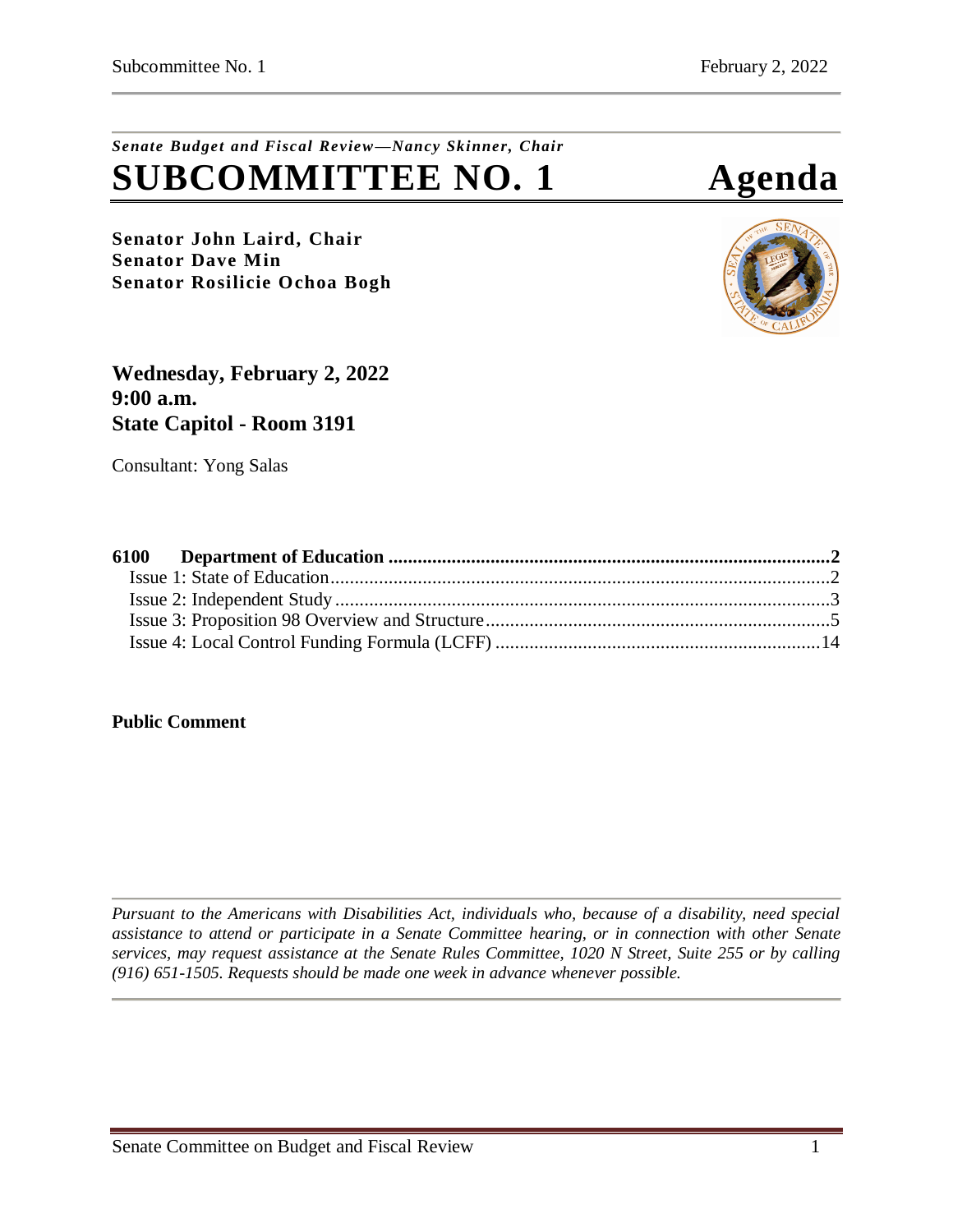# <span id="page-1-0"></span>**6100 DEPARTMENT OF EDUCATION**

# <span id="page-1-1"></span>**Issue 1: State of Education**

### **Panel.**

• Superintendent of Public Instruction, Tony Thurmond

### **Background.**

The Superintendent of Public Instruction will provide an update on the state of K-12 education in California. This item is informational only.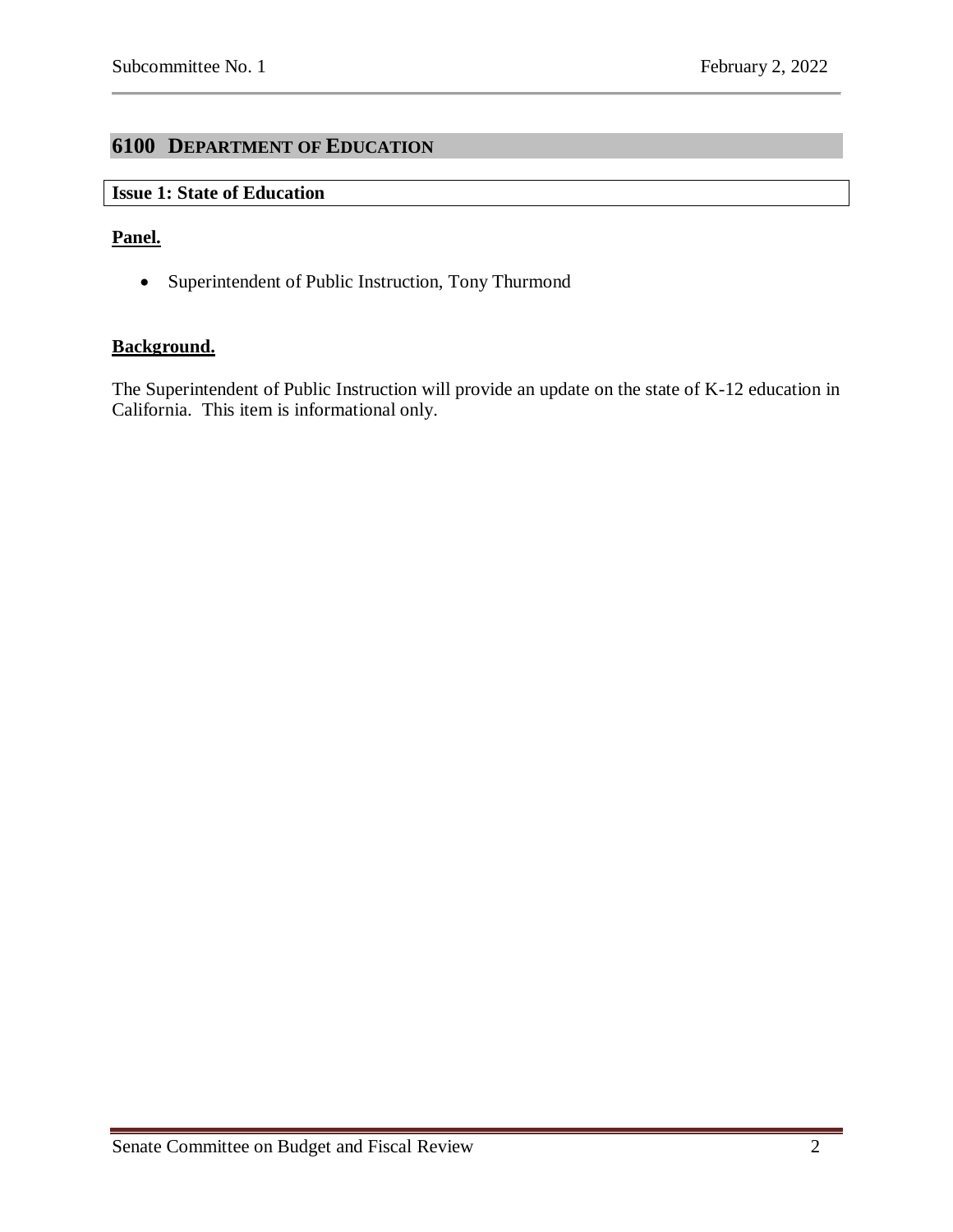# <span id="page-2-0"></span>**Issue 2: Independent Study**

# **Panel.**

- Dr. Hilda Maldonado, Superintendent, Santa Barbara Unified School District
- Cassondra Anderson-Maerklen, 3rd Grade Independent Study Teacher, San Juan Unified School District
- Colette Hetland, Instructional Aide, Arcata Unified School District
- Aaron Heredia, Department of Finance
- Michael Alferes, Legislative Analyst's Office
- Mary Nicely, Department of Education

# **Background.**

Independent Study programs are intended to be an alternative to classroom instruction consistent with the local educational agency's (LEA) course of study, and is not an alternative curriculum. The flexibility of independent study programs allows it serve a variety of students – for example, students who are parents, who have been bullied, or are child actors or aspiring Olympic athletes.

In general, attendance for apportionment purposes in independent study is earned based on how long it would take to complete a lesson or assignment and not on "seat-time," or the statutorily required time that students must be in school. In traditional independent study, a time value is assigned to student work products as determined by the teacher. Students in course-based independent study earn attendance if all of the certified course requirements are met and the student is making satisfactory progress.

With the emergency declaration of the COVID-19 pandemic in March 2020, the Governor issued a series of executive orders that allowed LEAs to waive or suspend certain requirements and provide instruction through distance learning or independent study, which continued into the 2020- 21 school year. For the 2021-22 school year, however, students who wished to remain in distance learning were shifted into independent study programs.

AB 130 (Chapter 44, Statutes of 2021) allowed independent study for students whose parent or guardian determined that in-person instruction would put the student's health at risk, and to allow for the tracking of ADA. Some of the significant changes in AB 130 required a local educational agency to adopt and implement policies to: (1) require a level of satisfactory educational progress that would allow a student to remain in an independent study program, including pupil achievement and engagement, completion of assignments, learning required concepts, progressing toward completion of the course of study or specific course; (2) provide content aligned to grade level standards and equivalent to in-person instruction, including access to courses for graduation and meeting college going requirements, teacher qualifications, and ratios; (3) procedures for tiered re-engagement for students who are not generating attendance for three or more school days, or 60 percent, of instructional days in a school week, or are violating the independent study agreement; (4) a plan for specified synchronous instruction requirements by grade level, and (5) a plan to transition pupils when families wish to return to in-person instruction. It also required a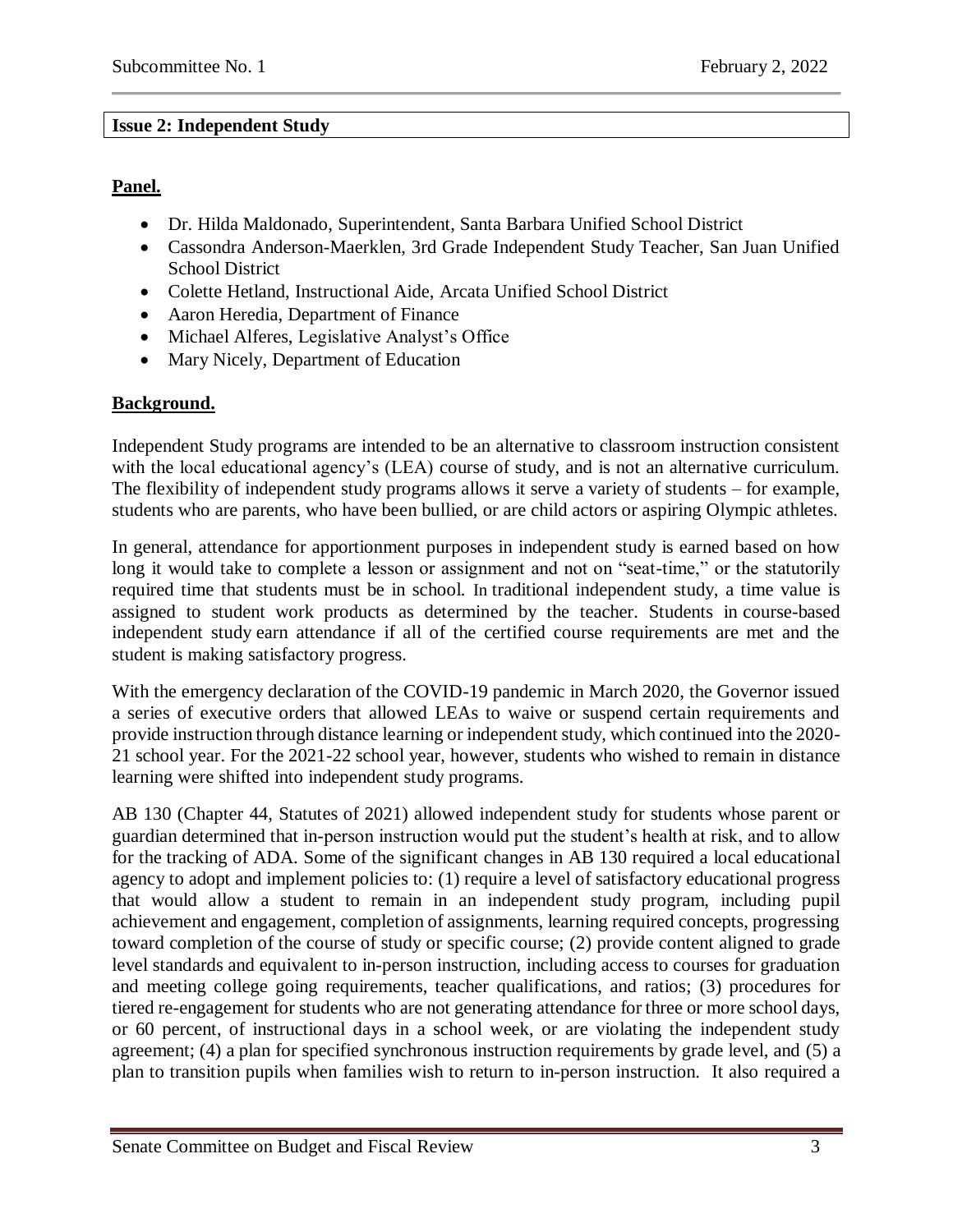plan for independent study under existing laws around school closures for unanticipated events or natural disasters.

AB 130 further defined "live interaction" and "synchronous instruction" – while "live interaction" refers to interactions between students and teachers that does not necessarily involve instruction, "synchronous instruction" refers to instruction that is provided through a two-way interaction between a student and teachers, either in-person or through remote communications.

The current COVID-19 omicron variant that has caused the recent spikes in infections has resulted in severe staffing shortages and student absences, causing some school districts to temporarily close schools, and others to offer families independent study program contracts, increasing subscription for these programs, or offer other creative solutions for students to learn safely.<sup>1</sup> According to a January 21, 2022 Capital Public Radio news article<sup>2</sup>, omicron cases and subsequent hospitalizations are expected to peak in late January. The state has not yet exited the omicron surge at the time of writing this agenda, and it is unknown whether other variants may emerge.

# **Governor's Proposal.**

The proposed budget includes trailer bill language that allows synchronous instruction to count for instructional time in traditional independent study, in addition to student work product, and provide flexibility on the timeline for a local educational agency to collect a signed independent study plan.

## **Suggested Questions.**

 $\overline{\phantom{a}}$ 

- DOF: In addition to the changes proposed by the Administration, will the independent study framework that is currently in place continue into the 2022-23 school year?
- Local panelists: What improvements, if any, would you like to see in the independent study framework? What do you wish would remain?

**Staff Recommendation.** Hold open.

 $1$  Nieves, Alexander. "California school officials revise comments on remote learning options." Pulled January 23, 2022. https://www.politico.com/states/california/whiteboard/2022/01/13/california-school-officials-revisecomments-on-remote-learning-options-1405659

<sup>&</sup>lt;sup>2</sup> White, Randol. "Experts say omicron cases are falling in California but hospitalizations have yet to peak." Pulled January 23, 2022. https://www.capradio.org/articles/2022/01/21/experts-say-omicron-cases-are-falling-incalifornia-but-hospitalizations-have-yet-to-peak/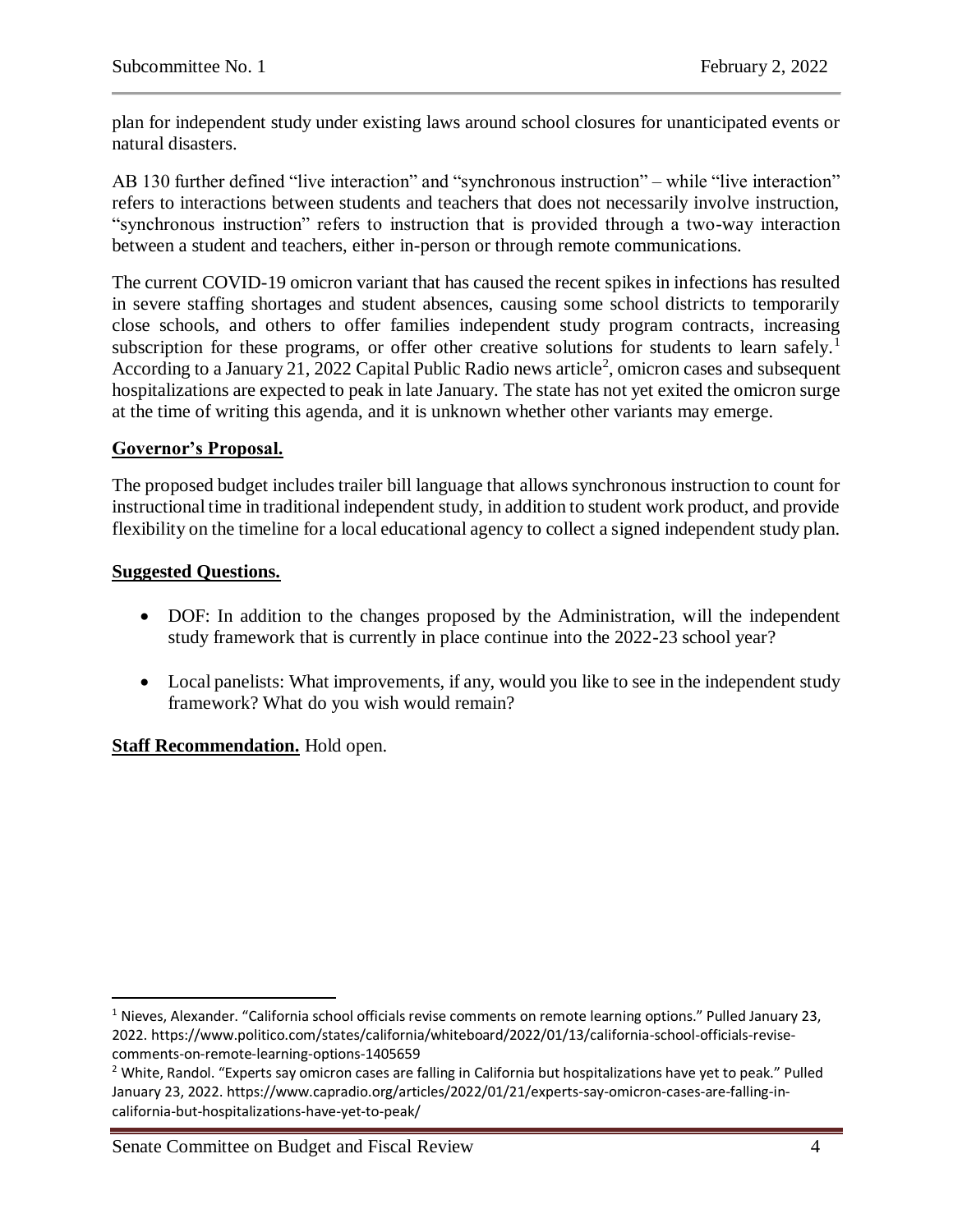# <span id="page-4-0"></span>**Issue 3: Proposition 98 Overview and Structure**

# **Panel**.

- Aaron Heredia, Department of Finance
- Ken Kapphahn, Legislative Analyst's Office

# **Proposition 98.**

California provides academic instruction and support services to more than six million public school students in kindergarten through twelfth grades (K-12) and 1.8 million students in community colleges. There are 58 county offices of education, approximately 1,000 local K-12 school districts, more than 10,000 K-12 schools, and more than 1,300 charter schools throughout the state. Of the K-12 students, approximately 3.7 million are low-income, English learners, or foster youth students or some combination of those categories. Approximately 1.06 million of the K-12 students served in public schools are English learners. There are also 72 community college districts, 114 community college campuses, and 70 educational centers. Proposition 98, which was passed by voters as an amendment to the state Constitution in 1988, and revised in 1990 by Proposition 111, was designed to guarantee a minimum level of funding for public schools and community colleges.

For 2022-23, the proposed budget includes \$102 billion in Proposition 98 funding. The Governor's budget also proposes to provide total Proposition 98 funding for 2020-21 of \$95.9 billion, an increase of \$2.5 billion over the 2021 final budget act level. For 2021-22, the Governor estimates an increase in the total Proposition 98 minimum guarantee of \$5.3 billion for a total of \$99.1 billion. These adjustments are primarily also the result of higher than anticipated General Fund revenues than projected at the 2021 final budget act. Additional Proposition 98 funds across the three year period are proposed to be used for a variety of expenditures, including the expansion of the Expanded Learning Opportunities program, changes to the Local Control Funding Formula (LCFF) calculations and provide a cost-of-living-adjustment (COLA) to LCFF, to increase the base rate for special education-related services, and for various targeted one-time programs.

**Proposition 98 Funding.** State funding for K-14 education—primarily K-12 local educational agencies and community colleges—is governed largely by Proposition 98. The measure, as modified by Proposition 111, establishes minimum funding requirements (referred to as the "minimum guarantee") for K-14 education. General Fund resources, consisting largely of personal income taxes, sales and use taxes, and corporation taxes, are combined with the schools' share of local property tax revenues to fund the Proposition 98 minimum guarantee. These funds typically represent about 80 percent of statewide funds that K-12 schools receive. Non-Proposition 98 education funds largely consist of revenues from local parcel taxes, other local taxes and fees, federal funds and proceeds from the state lottery. In past years, there have been two statewide initiatives that increased General Fund revenues and therefore, the Proposition 98 minimum guarantee. Proposition 30, passed by the voters in 2012, raised sales and income taxes, but was designed to phase out over seven years. Anticipating the expiration of the Proposition 30 taxes,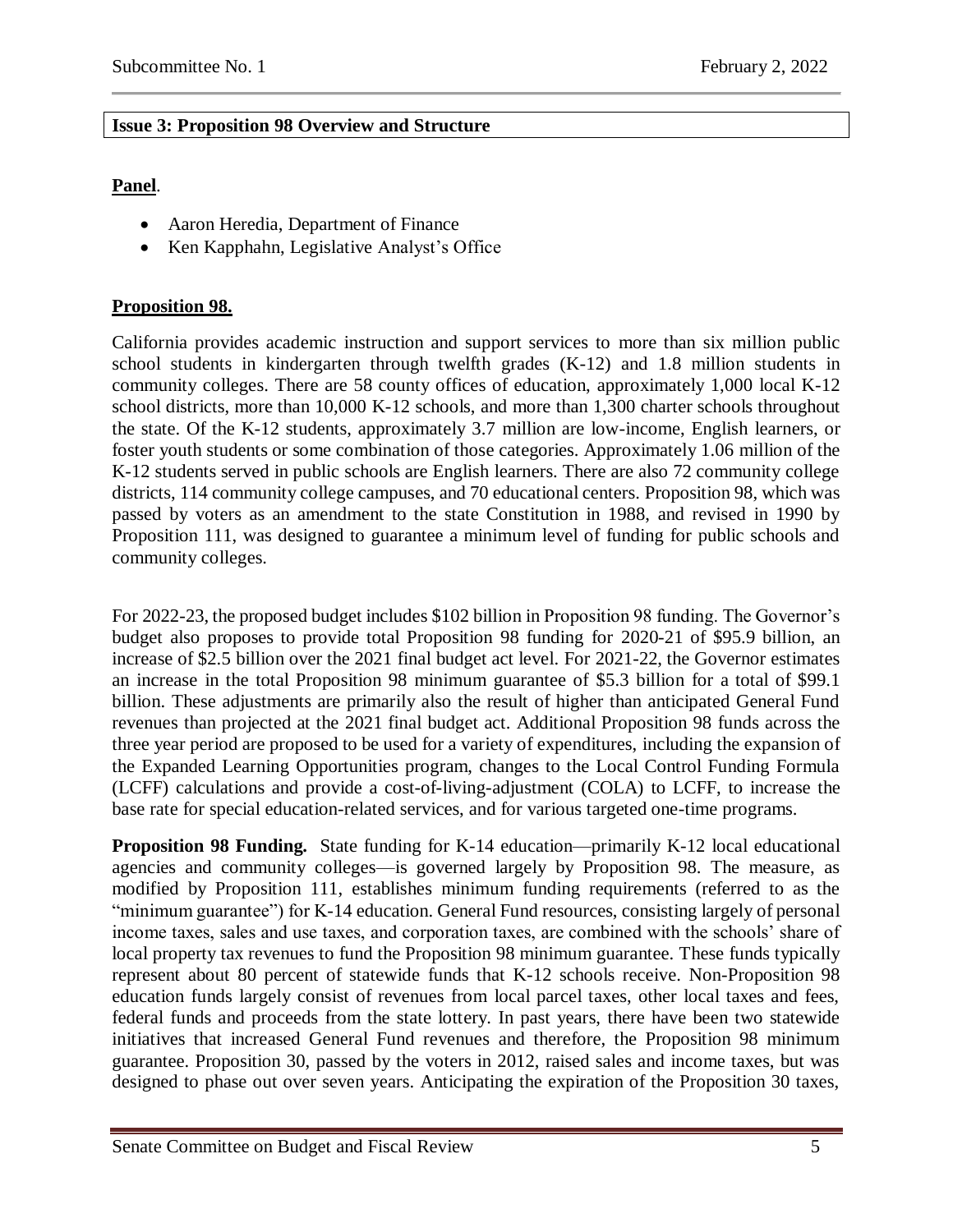Proposition 55 was passed by voters in 2016, extending the income tax portion of Proposition 30 for another 12 years.

The table below summarizes overall Proposition 98 funding for K-12 schools and community colleges since 2007-08, or just prior to the beginning of the Great Recession. 2011-12 marks the low point for the guarantee, with steady increases since then. The Great Recession impacted both General Fund resources and property taxes. The amount of property taxes has also been impacted by a large policy change in the past few years—the elimination of redevelopment agencies (RDAs) and the shift of property taxes formerly captured by the RDAs back to school districts. The guarantee was adjusted to account for these additional property taxes, so although Local Educational Agencies (LEAs) received significantly increased property taxes starting in 2012-13, they received a roughly corresponding reduction in General Fund.

The Governor's 2022-23 proposed budget includes significant increases in comparison to the 2021 Budget Act, as revenues during the pandemic have come in significantly higher than anticipated.

|                     | Pre-<br>Recession<br>2007-08 | Low Point<br>2011-12 | Revised<br>2020-21 | Revised<br>2021-22 | Proposed<br>2022-23 |
|---------------------|------------------------------|----------------------|--------------------|--------------------|---------------------|
|                     |                              |                      |                    |                    |                     |
| <b>Sources</b>      |                              |                      |                    |                    |                     |
| General Fund        | 42,015                       | 33,136               | 70,035             | 71,845             | 73,134              |
| Property taxes      | 14,563                       | 14,132               | 25,901             | 27,219             | 28,846              |
| <b>Total</b>        | 56,577                       | 47,268               | 95,936             | 99,064             | 101,980             |
| <b>Distribution</b> |                              |                      |                    |                    |                     |
| $K-12$              | 50,344                       | 41,901               | 82,089             | 84,407             | 87,326              |
| <b>CCC</b>          | 6,112                        | 5,285                | 10,766             | 11,075             | 11,593              |
| <b>PSSSA</b>        | N/A                          | N/A                  | 3,081              | 3,582              | 3,061               |

### **Proposition 98 Funding Sources and Distributions (Dollars in Millions)**

Source: Legislative Analyst's Office and Department of Finance

**Calculating the Minimum Guarantee.** The Proposition 98 minimum guarantee is determined by comparing the results of three "tests," or formulas, which are based on specific economic and fiscal data. The factors considered in these tests include growth in personal income of state residents, growth in General Fund revenues, changes in student average daily attendance (ADA), and a calculated share of the General Fund. When Proposition 98 was first enacted by the voters in 1988, there were two "tests", or formulas, to determine the required funding level. Test 1 calculates a percentage of General Fund revenues based on the pre-Proposition 98 level of General Fund that was provided to education, plus local property taxes. The Test 2 calculation is the prior year funding level adjusted for growth in student ADA and per capita personal income. K-14 education was initially guaranteed funding at the higher of these two tests. In 1990, Proposition 111 added a third test, Test 3, which takes the prior year funding level and adjusts it for growth in student ADA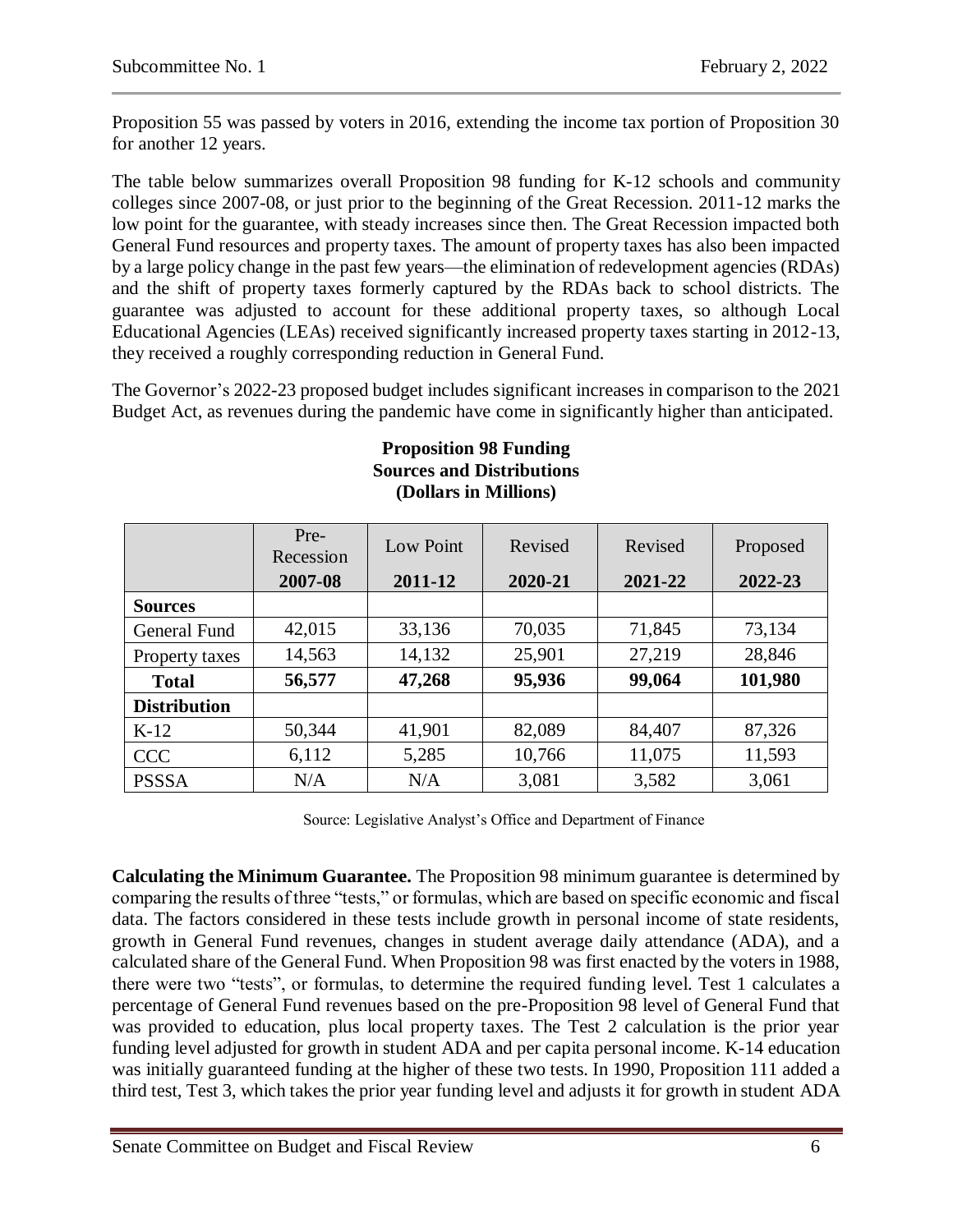and per capita General Fund revenues. The Proposition 98 formula was adjusted to compare Test 2 and Test 3, the lower of which is applicable. This applicable test is then compared to Test 1; and the higher of the tests determines the Proposition 98 minimum guarantee. Generally, Test 2 is operative during years when the General Fund is growing quickly and Test 3 is operative when General Fund revenues fall or grow slowly.

#### **Proposition 98 Tests Calculating the Level of Education Funding (Including the 2022-23 Governor's Budget Estimate)**

| <b>Test</b> | <b>Calculated Level</b>              | <b>Operative Year</b>                  | <b>Times Used</b> |
|-------------|--------------------------------------|----------------------------------------|-------------------|
| Test 1      | Based on a calculated percent of     | If it would provide more funding       |                   |
|             | General Fund revenues (currently     | than Test 2 or 3 (whichever is         |                   |
|             | around 38 percent).                  | applicable).                           |                   |
| Test 2      | Based on prior year funding,         | If growth in personal income is $\leq$ | 16                |
|             | adjusted for changes in per capita   | growth in General Fund revenues        |                   |
|             | personal income and attendance.      | plus 0.5 percent.                      |                   |
| Test 3      | Based on prior year funding,         | If statewide personal income           | 8                 |
|             | adjusted for changes in General Fund | $growth$ > growth in General Fund      |                   |
|             | revenues plus 0.5 percent and        | revenues plus 0.5 percent.             |                   |
|             | attendance.                          |                                        |                   |

*Source: Legislative Analyst's Office*

The Governor's proposal assumes that in 2020-21, 2021-22, and 2022-23 the Proposition 98 minimum guarantee is calculated under Test 1.

Generally, the Proposition 98 minimum guarantee calculation was designed in order to provide growth in education funding equivalent to growth in the overall economy, as reflected by changes in personal income (incorporated in Test 2). In a Test 3 year, the Proposition 98 minimum guarantee does not grow as fast as in a Test 2 year, recognizing the fact that the state's General Fund is not reflecting the same strong growth as personal income and the state may not have the resources to fund at a Test 2 level; however, a maintenance factor is created, as discussed in more detail later.

The Test 1 percentage is historically-based, but is adjusted, or "rebenched," to account for large policy changes that impact local property taxes for education or changes to the mix of programs funded within Proposition 98. In the past few years, rebenching was done to account for property tax changes, such as the dissolution of the redevelopment agencies (RDAs), and program changes, such as removing childcare from the Proposition 98 minimum guarantee and adding mental health services. In 2022-23, the Governor's Budget adjusts the Test 1 percentage for the expansion of transitional kindergarten, which was included in the 2021 Budget. The 2022-23 Proposition 98 guarantee is likely to remain a Test 1 even with some changes in factors at the May Revision.

**Suspension of Minimum Guarantee.** Proposition 98 includes a provision that allows the Legislature and Governor to suspend the minimum funding requirements and instead provide an alternative level of funding. Such a suspension requires a two-thirds vote of the Legislature and the concurrence of the Governor. To date, the Legislature and Governor have suspended the Proposition 98 minimum guarantee twice; in 2004-05 and 2010-11. While the suspension of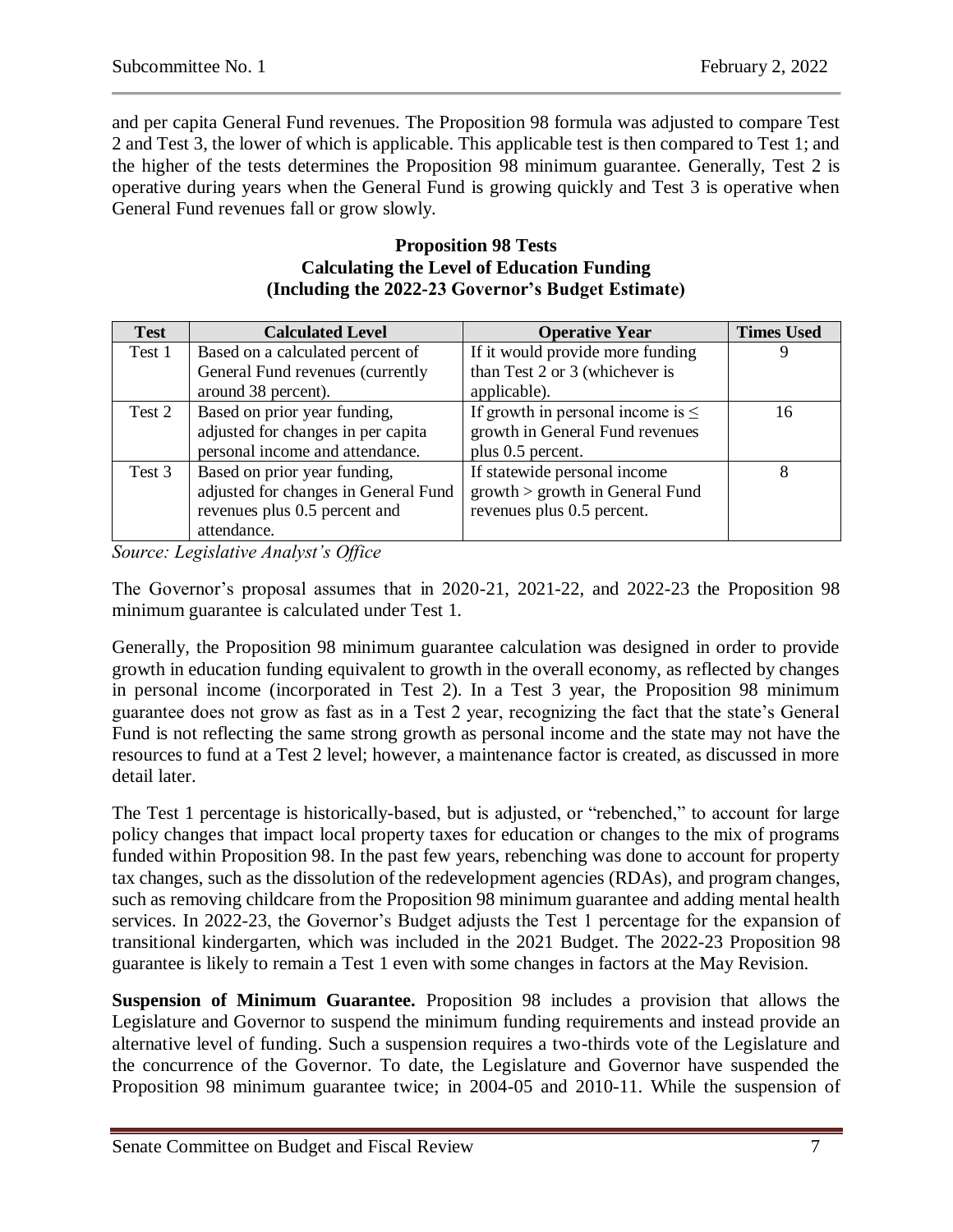Proposition 98 can create General Fund savings during the year in which it is invoked, it also creates obligations in the out-years, as explained below.

**Maintenance Factor.** When the state suspends the Proposition 98 minimum guarantee or when Test 3 is operative (that is, when the Proposition 98 minimum guarantee grows more slowly due to declining or low General Fund growth), the state creates an out-year obligation referred to as the "maintenance factor." When growth in per capita General Fund revenues is higher than growth in per capita personal income (as determined by a specific formula also set forth in the state Constitution), the state is required to make maintenance factor payments, which accelerate growth in K-14 funding, until the determined maintenance factor obligation is fully restored. Outstanding maintenance factor balances are adjusted each year by growth in student ADA and per capita personal income.

The maintenance factor payment is added on to the minimum guarantee calculation using either Test 1 or Test 2.

- In a Test 2 year, the rule of thumb is that roughly 55 percent of additional revenues would be devoted to Proposition 98 to pay off the maintenance factor.
- In a Test 1 year, the amount of additional revenues going to Proposition 98 could approach 100 percent or more. This can occur because the required payment would be a combination of the 55 percent (or more) of new revenues, plus the established percentage of the General Fund— roughly 38 percent—that is used to determine the minimum guarantee.

Prior to 2012-13, the payment of maintenance factor was made only on top of Test 2; however, in 2012-13, the Proposition 98 guarantee was in an unusual situation as the state recovered from the recession. It was a Test 1 year and per capita General Fund revenues were growing significantly faster than per capita personal income. Based on a strict reading of the Constitution, the payment of maintenance factor is not linked to a specific test, but instead is required whenever growth in per capita General Fund revenues is higher than growth in per capita personal income. As a result, the state funded a maintenance factor payment on top of Test 1 and this interpretation can result in the potential for up to 100 percent or more of new revenues going to Proposition 98 in a Test 1 year with high per capita General Fund growth. This was the case in 2014-15, when the maintenance factor payment was more than \$5.6 billion. However, since the last recession the state has significantly increased funding for K-14 education due in part to payments made towards reducing the maintenance factor balance. As a result, the maintenance factor obligation was paid off in 2017-18.

**Average Daily Attendance.** One of the factors used to calculate the Proposition 98 minimum guarantee level is growth in ADA. In a Test 2 or Test 3 year, the guarantee is adjusted for changes in ADA. However, there is a hold harmless provision for reductions in ADA. Under that provision, negative growth is only reflected if the preceding two years also show declines. Under current projections, which reflect birth rates and migration, K-12 ADA is expected to decline slightly in coming years and the hold harmless will no longer apply for the guarantee calculation, contributing to a dampening effect on Proposition 98 guarantee growth in future years.

**Settle-Up.** Every year, the Legislature and the Governor estimate the Proposition 98 minimum guarantee before the final economic, fiscal, and attendance factors for the budget year are known.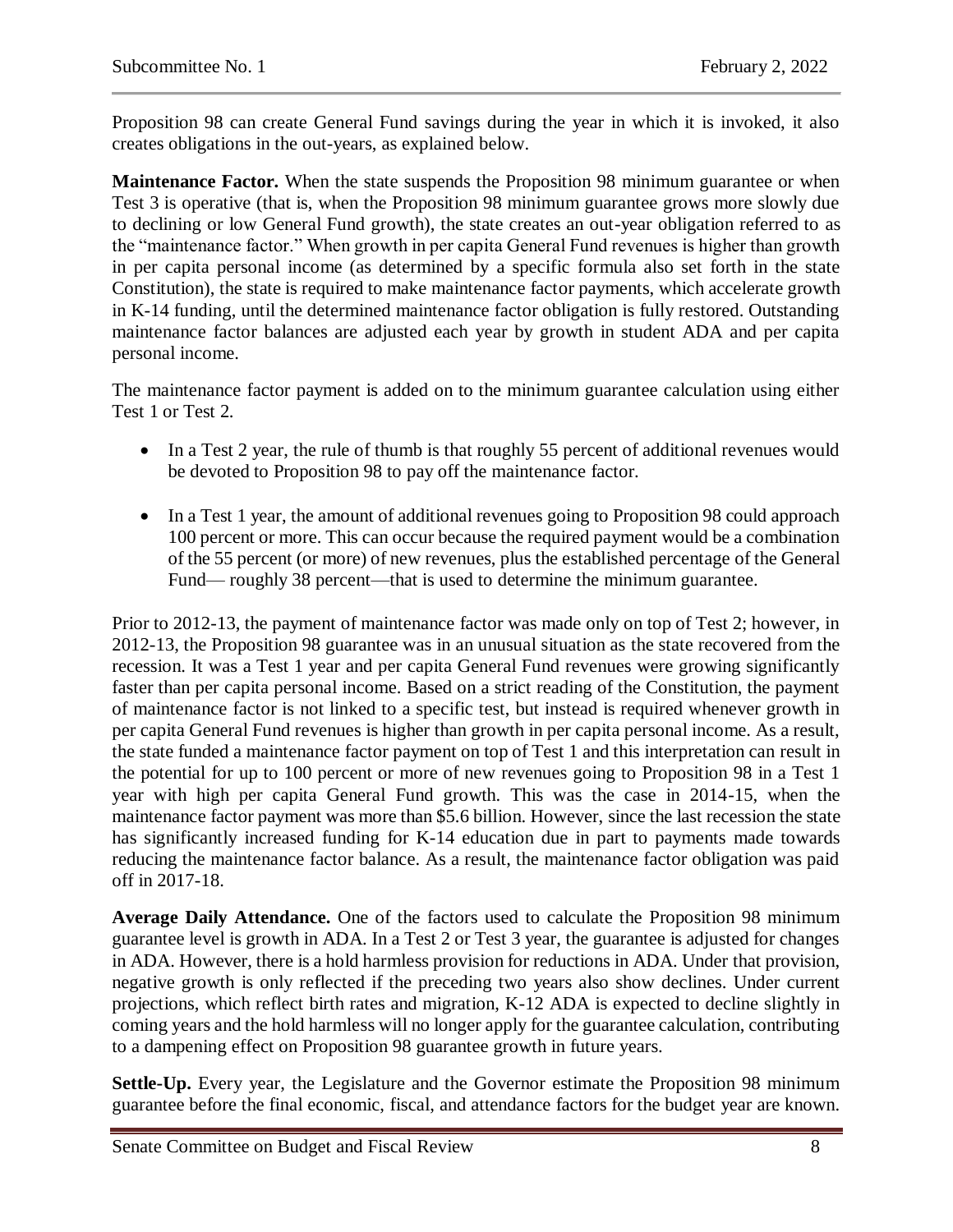If the estimate included in the budget for a given year is ultimately lower than the final calculation of the minimum guarantee, Proposition 98 requires the state to make a "settle-up" payment, or series of payments, in order to meet the final guarantee for that year. The Governor's budget proposal for 2022-23 increases expenditures substantially to meet the higher guarantee levels calculated for 2020-21 and 2021-22 as a result of the Governor's budget estimates.

**Proposition 98 Certification.** The 2018 budget package included a new process for certifying the Proposition 98 guarantee and the 2019 budget package made additional changes to this process. Under current statute, certification of the guarantee is a process by which the Department of Finance (DOF), in consultation with the Department of Education and the Chancellor's Office of the Community Colleges, verifies the factors for the calculation of the Proposition 98 guarantee and the appropriations and expenditures that count towards the guarantee level. Certifying the guarantee results in a finalized guarantee level for the year, as well as finalizing any settle-up owed as a result of changes in the guarantee level. Adjustments will be made to increase the guarantee after the fiscal year is over if the calculation results in an increase in a prior year, but makes no changes in the event of a decrease in a prior year. Prior to this new process, the guarantee was last certified for 2008-09. In August 2018, DOF released the proposed certification for the 2009-10 through 2016-17 fiscal years. The total settleup obligation associated with those five years was calculated at \$687 million and was fully paid off in the 2019-20 budget.

**Public School System Stabilization Account (PSSSA).** The state's Proposition 98 Rainy Day Fund was established with the passage of Proposition 2 in 2014. Proposition 2 also requires a deposit in a Proposition 98 Rainy Day Fund under certain circumstances. These required conditions are that maintenance factor accumulated prior to 2014-15 is paid off, Test 1 is in effect, the Proposition 98 guarantee is not suspended, and no maintenance factor is created. The 2022-23 proposed budget requires deposits for 2020-21, 2021-22, and 2022-23 payments of \$3.1 billion, \$3.6 billion, and \$3.1 billion, respectively, for a total balance of approximately \$9.7 billion.

Additionally, this level of PSSSA reserves triggers a statutory requirement that LEAs may not have local reserves in excess of 10 percent of their total annual expenditures, in the year after the state reserve balance is equal to or greater than 3 percent of the total TK-12 share of the annual Proposition 98 guarantee level. The balance of \$6.7 billion in 2021-22 triggers school district reserve caps beginning in 2022-23.

## **Proposition 98 K-12 Proposals:**

Proposition 98 K-12 Education Changes. The proposed budget includes a Proposition 98 funding level of \$87.3 billion for K-12 programs. This includes a year-to-year increase of \$2.9 billion in Proposition 98 funding for K-12 education, as compared to the revised Proposition 98 K-12 funding level for 2021-22. Under the Governor's proposal, ongoing K-12 Proposition 98 per pupil expenditures increase from \$14,778 provided in 2021-22 (revised) to \$15,278 in 2022-23, an increase of 3.4 percent.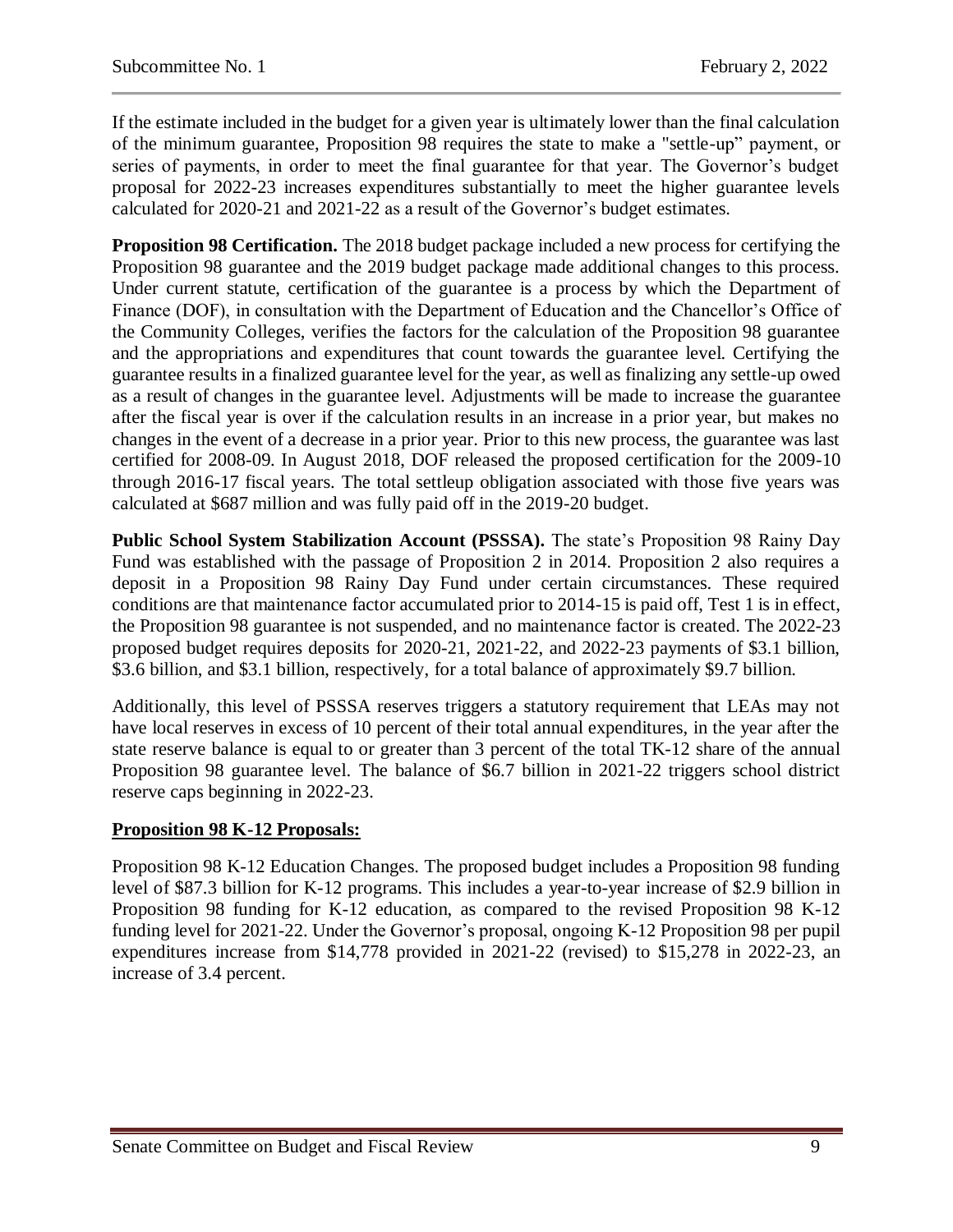# **Governor's Budget Contains \$17.7 Billion in Proposition 98 Spending Proposals** *In Millions*

| <b>K-12 Education</b>                                                                                                                                                                                                   |          |
|-------------------------------------------------------------------------------------------------------------------------------------------------------------------------------------------------------------------------|----------|
| Ongoing                                                                                                                                                                                                                 |          |
| Expanded Learning Opportunities Program (ELOP)                                                                                                                                                                          | \$3,400  |
| LCFF attendance (-2.19 percent) and COLA (5.33 percent) adjustments                                                                                                                                                     | 2,106    |
| New LCFF adjustment for declining enrollment                                                                                                                                                                            | 1,200    |
| Transitional Kindergarten expansion                                                                                                                                                                                     | 639      |
| Universal school meals implementation                                                                                                                                                                                   | 596      |
| Special Education base rates                                                                                                                                                                                            | 500      |
| Transitional Kindergarten lower staffing ratios                                                                                                                                                                         | 383      |
| COLA for select categorical programs $(5.33 \text{ percent})^a$                                                                                                                                                         | 352      |
| State Preschool adjustment factor for students with disabilities                                                                                                                                                        | 198      |
| Annualization of State Preschool rate increases                                                                                                                                                                         | 166      |
| After school program rates <sup>b</sup>                                                                                                                                                                                 | 149      |
| Charter school facilities upgrades                                                                                                                                                                                      | 30       |
| California College Guidance Initiative                                                                                                                                                                                  | 9        |
| Personnel Management Assistance Teams (PMATs)                                                                                                                                                                           | 5        |
| Agricultural vocational education                                                                                                                                                                                       | 2        |
| Subtotal                                                                                                                                                                                                                | \$9,735  |
| <b>One Time</b>                                                                                                                                                                                                         |          |
| Career pathways development                                                                                                                                                                                             | \$1,500  |
| Green school bus grants                                                                                                                                                                                                 | 1,500    |
| ELOP arts and music infrastructure                                                                                                                                                                                      | 937      |
| Literacy coaches and reading specialists                                                                                                                                                                                | 500      |
| Inclusive Early Education Expansion Program                                                                                                                                                                             | 500      |
| Dual enrollment access                                                                                                                                                                                                  | 500      |
| School kitchen upgrades                                                                                                                                                                                                 | 450      |
| Multilingual classroom libraries                                                                                                                                                                                        | 200      |
| Training on early identification of learning disabilities                                                                                                                                                               | 60       |
| Model curricula development                                                                                                                                                                                             | 14       |
| California College Guidance Initiative                                                                                                                                                                                  | 4        |
| School breakfast start-up grants                                                                                                                                                                                        | 3        |
| Subtotal                                                                                                                                                                                                                | \$6,169  |
| <b>Total K-12 Education</b>                                                                                                                                                                                             | \$15,904 |
| a Applies to Adults in Correctional Facilities, American Indian programs, Charter School Facility Grant Program,<br>Child Nutrition, Foster Youth Program, K-12 Mandates Block Grant, Preschool, and Special Education. |          |

**b** Backfills rate increases provided in 2021-22 with one-time federal funds for the After School Education and Safety Program and 21st Century Community Learning Centers.

*Source: Legislative Analyst's Office*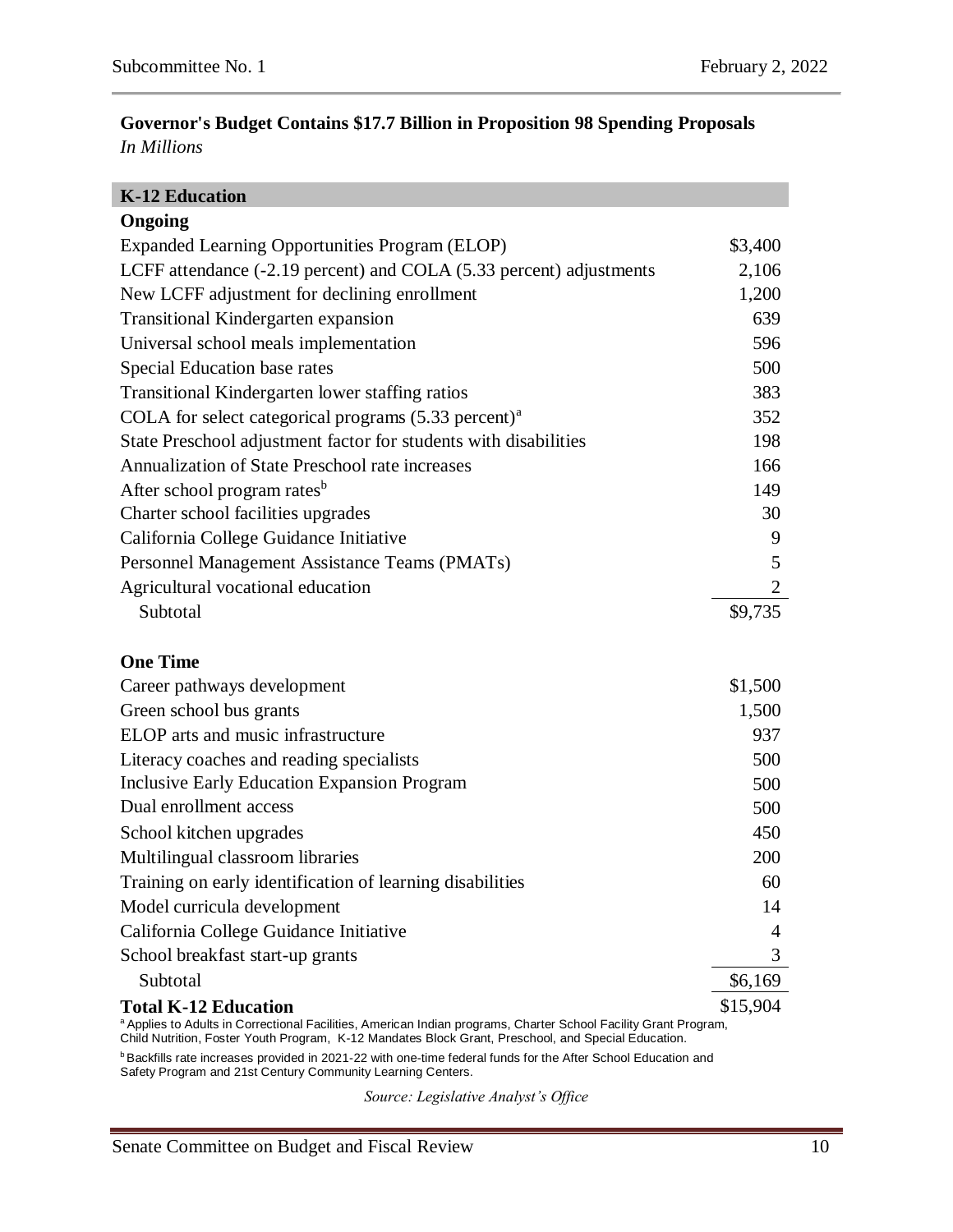**K-12 Local Control Funding Formula.** The bulk of funding for school districts and county offices of education for general operations is provided through the Local Control Funding Formula (LCFF) and is distributed based on the numbers of students served and certain student characteristics. The state fully funded the LCFF in 2018-19 and has annually adjusted the grant amounts by a cost-of-living adjustment (COLA). The budget proposes to amend the LCFF calculation to consider the greater of a school district's current year, prior year, or the average of three prior years' average daily attendance (ADA). The proposed budget additionally provides a COLA of 5.33 percent. These changes will lead to costs of approximately \$3.3 billion, for the 2022-23 fiscal year, bringing total LCFF funding to \$70.5 billion.

**K-12 Special Education.** The proposed budget includes \$500 million ongoing Proposition 98 General Fund for the special education funding formula, paired with changes to special education, including: (1) changes to the special education funding formula to calculate special education base funding allocations at the local educational agency level rather than the SELPA level, (2) consolidation of two special education extraordinary cost pools into a single cost pool to simplify the current funding formula, (3) allocation of Educationally-Related Mental Health Services funding directly to local educational agencies rather than to SELPAs, among others.

**Expanded Learning Opportunities Program.** The 2021-22 Budget Act established the Expanded Learning Opportunities Program to provide students access to after-school and intersessional expanded learning opportunities, and provided \$1 billion ongoing funds and \$754 million one-time Proposition 98 General Fund for the program, which by 2025-26 will provide all students in low-income communities with no-cost access to nine hours of developmentally appropriate academics and enrichment activities per instructional day and for six weeks each summer. Additionally, all local educational agencies, regardless of community demographics, are encouraged to offer subsidized services to all students, using a fee schedule that considers family income and ability to pay. The proposed budget includes an additional \$3.4 billion ongoing Proposition 98 General Fund for the Expanded Learning Opportunities Program, increasing per pupil funding for the program and expanding the number of local educational agencies offering no-cost services. The Budget also proposes \$937 million one-time Proposition 98 General Fund to support Expanded Learning Opportunities Program infrastructure, with a focus on integrating arts and music programming into the enrichment options for students. Finally, the Budget continues one-time reimbursement rate increases (at a cost of \$148.7 million ongoing Proposition 98 General Fund) from the 2021 Budget Act for the After School Education and Safety and 21st Century Community Learning Centers programs.

**Educator Workforce.** The proposed budget includes a total of \$54.4 million in a mix of Proposition 98 General Fund and General Fund to hire qualified teachers and substitutes by (1) waiving certain teacher examination fees, (2) extending the waiver of select credential fees, (3) reestablish the Personnel Management Assistance Teams to assist local educational agencies in improving hiring and recruitment practices, (4) extending statute authorizing any holder of a credential or permit issued by the Commission on Teacher Credentialing (CTC) to serve in a substitute teaching assignment aligned with their authorization, including for staff vacancies, for up to 60 cumulative days for any one assignment, among other proposals under the CTC.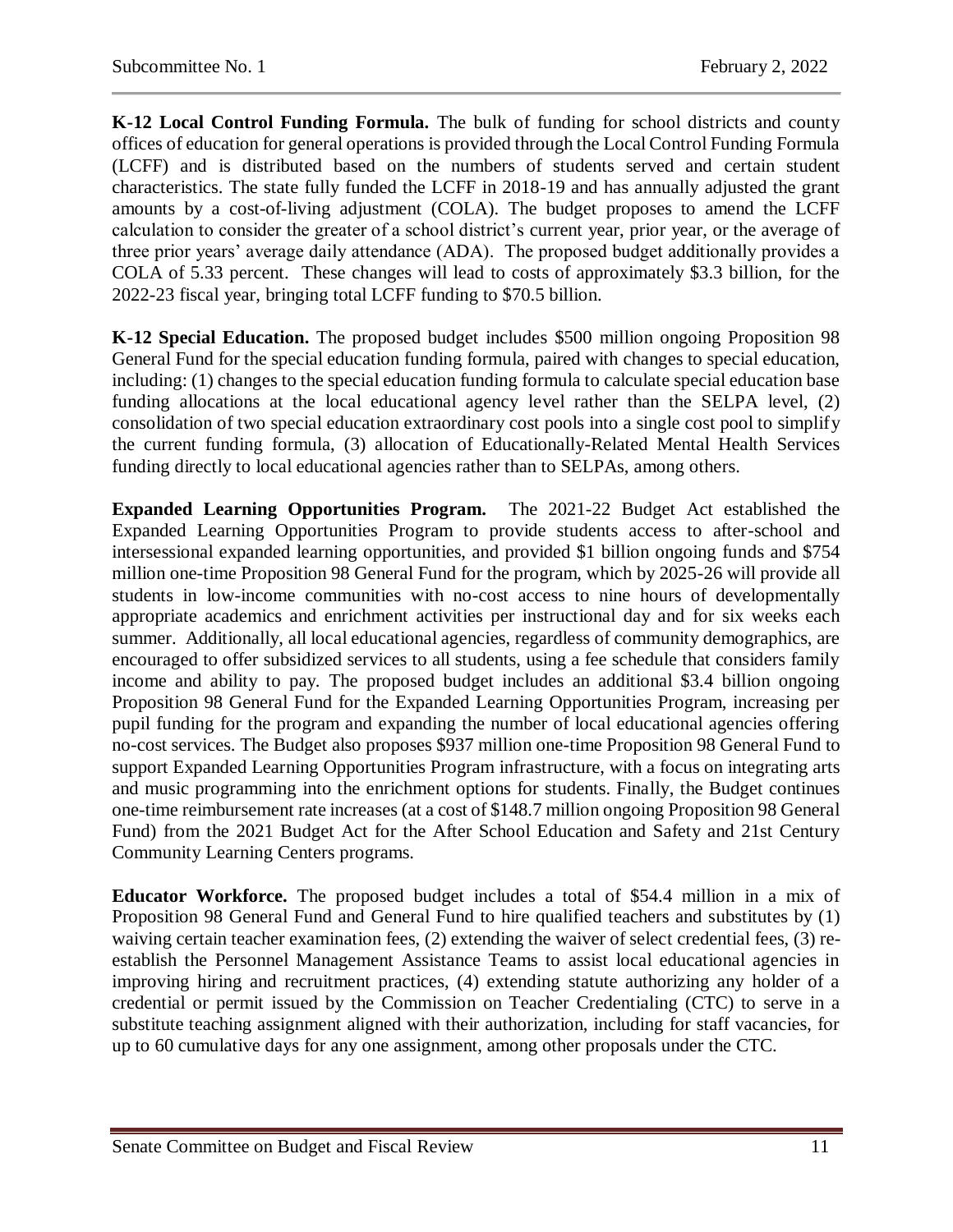**Child Nutrition.** Beginning in 2022-23, all public schools will be required to provide two free meals per day to any student who requests a meal, regardless of income eligibility. The proposed budget includes \$596 million Proposition 98 General Fund, to fund universal access to subsidized school meals. Additionally, the proposed budget includes \$450 million in one-time Proposition 98 General Fund, available over three years, to upgrade school kitchen infrastructure and equipment. Lastly, the proposed budget includes \$3 million one-time Proposition 98 General Fund to support School Breakfast and Summer Meal Start-Up and Expansion Grant Program.

**Green Transportation.** The proposed budget includes \$1.5 billion in one-time Proposition 98 General Fund, available over three years, to support school transportation programs, with a focus on green school bus fleets. Specifically, grants of at least \$500,000 would be available with priority for local educational agencies with high concentrations of low-income students, youth in foster care, and English language learners, as well as small and rural local educational agencies.

**Career Pathways Development.** The proposed budget includes \$1.5 billion one-time Proposition 98 General Fund over four years to support the development of pathway programs focused on technology, heath care, education, and climate-related fields. These programs are predicated on developing local partnerships that bring together school systems, higher education institutions, employers, and other relevant community stakeholders.

**Dual Enrollment Opportunities.** The proposed budget includes \$500 million one-time Proposition 98 General Fund, available over four years, to expand dual enrollment opportunities coupled with student advising and support services. This is in conjunction with \$45 million in proposed higher education funding for curricular pathways software and public-private partnerships for STEM, education, and healthcare career preparation.

**Cost-of-Living Adjustments.** The proposed budget provides \$295 million Proposition 98 General Fund to support a 5.33 percent COLA for categorical programs that are not included in LCFF. These programs include special education and child nutrition, among others. The proposed funding level for the LCFF includes COLAs for school districts and county offices of education.

**County Offices of Education.** The proposed budget also includes \$11.5 million ongoing Proposition 98 General Fund to reflect the 5.33 percent COLA and ADA changes applicable to the LCFF.

**Local Property Tax Adjustments.** The proposed budget includes a decrease of \$127.8 million in ongoing Proposition 98 General Fund in 2021-22, and a decrease of \$1.4 billion in Proposition 98 General Fund in 2022-23 for school districts and county offices of education related changes to offsetting local property taxes.

**Model Curricula.** The proposed budget includes \$14 million in one-time Proposition 98 General Fund to support county offices of education in developing model curricula related to the Vietnamese American refugee experience, the Cambodian genocide, Hmong history and cultural studies, and Native American studies.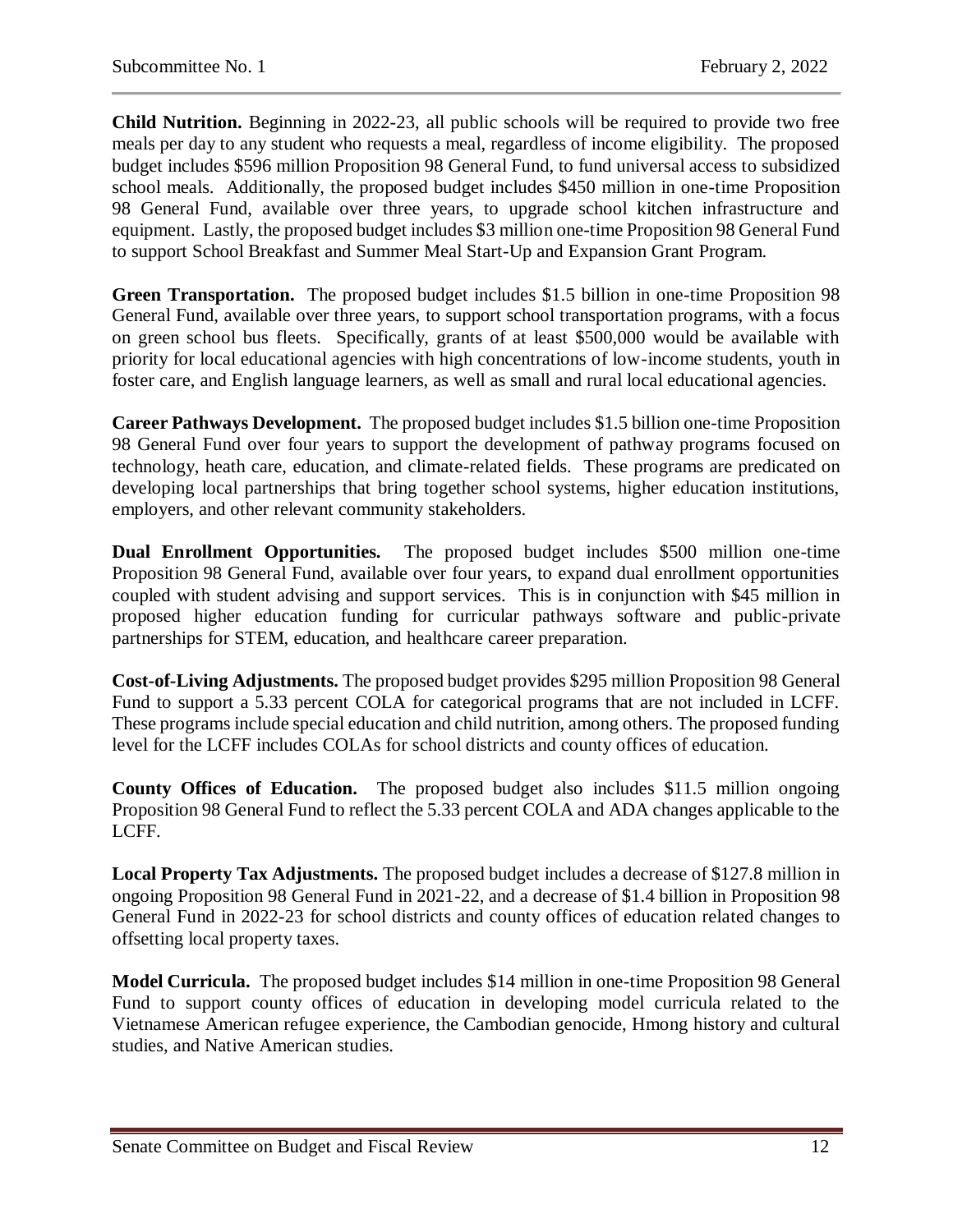**Agricultural Career Technical Education Incentive Grant.** The proposed budget includes \$2 million ongoing Proposition 98 General Fund to support an augmentation to the Agricultural Career Technical Education Incentive Grant program.

**K-12 Pension Contributions.** For 2022-23, the Administration does not anticipate that the Teachers' Retirement Board will exercise its authority to increase state contributions by 0.5 percent of teacher payroll, as allowed in statute, due to the higher than expected investment return in 2020-21 and CalSTRS' current projections that the state's share of unfunded actuarial obligation will be eliminated by 2024-25. The CalSTRS employer contribution rate for 2022-23 is 19.1 percent, which includes costs of approximately \$7.1 billion. For CalPERS, the employer contribution rate in 2022-23 is 25.4 percent.

# **Legislative Analyst's Office.**

The LAO's recent publication, *The 2022-23 Budget: Overview of the Governor's Budget*, included an analysis of the Governor's Proposition 98 Proposals. The LAO notes that due to increases in the minimum guarantee over the 2020-21 through 2022-23 period, the state has \$17.7 billion available for new spending on K-14 programs. Of this amount, nearly \$10.6 billion is for ongoing augmentations and nearly \$7.2 billion is for one-time activities. The budget contains a one-time cushion of more than \$4 billion in 2022-23, which consists of the one-time spending and reserve deposit specifically attributable to 2022-23. This cushion helps protect ongoing programs from volatility in the minimum guarantee. Specifically, to the extent the guarantee drops or grows more slowly in the future, the expiration of these one-time allocations allows the state to accommodate the lower guarantee without relying on program cuts or payment deferrals. The LAO notes that the state likely could weather a relatively mild recession without resorting to significant cuts or payment deferrals for school and community college programs.

The LAO recommends that the Legislature (1) fund fewer of the one-time proposals, and (2) prioritize proposals that address clearly defined problems. The LAO notes that districts face ongoing cost pressures related to higher inflation and pension rate increases, challenges maintaining continuity of operations due to the effects of the pandemic on students and staff, and elevated uncertainty over future enrollment trends and program participation levels. As districts are navigating these issues, they are also in the midst of implementing many new programs and requirements included in the June 2021 budget plan, and the LAO believes that districts would have a relatively limited capacity to implement additional programs in 2022-23. The LAO expressed concern that the Governor's budget contains so many proposals that districts will be unable to implement them all effectively, and recommends the Legislature fund fewer new activities than the Governor proposes.

## **Suggested Questions.**

 LAO: Given the historical levels of Proposition 98 funding and the availability of nearly \$10 billion in ongoing funds, and in light of the LAO's recommendation to limit new programs, what would be some strategies to support districts as they face declining enrollment?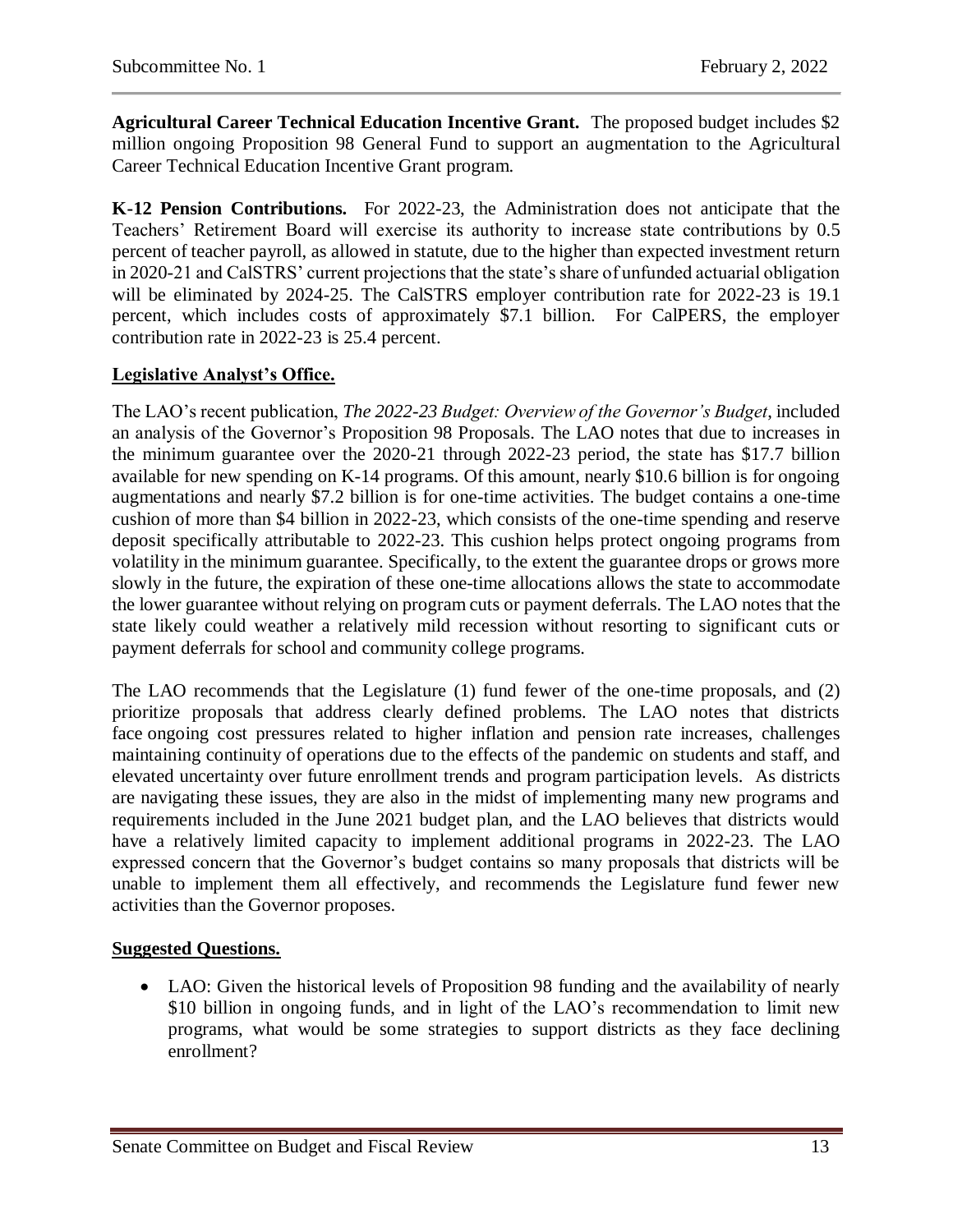• DOF: Assuming that the COVID-19 pandemic continues, what resources and/or funding will be available to schools in the 2022-23 school year for continued pandemic response, such as PPE, testing, and vaccines?

### **Staff Recommendation.** Hold open.

### <span id="page-13-0"></span>**Issue 4: Local Control Funding Formula (LCFF)**

## **Panel.**

- Michael Fine, Fiscal Crisis and Management Assistance Team
- Lina Grant, Department of Finance
- Michael Alferes, Legislative Analyst's Office
- Mary Nicely, Department of Education

#### **Background.**

**K-12 School Finance Reform.** Commencing in the 2013-14 fiscal year, the state significantly reformed the system for allocating funding to LEAs - school districts, charter schools, and county offices of education (COEs). The LCFF replaced the state's prior system of distributing funds to LEAs through revenue limit apportionments (based on per student average daily attendance) and approximately 50 state categorical education programs.

Under the previous system, revenue limits provided LEAs with discretionary (unrestricted) funding for general education purposes, and categorical program (restricted) funding was provided for specialized purposes, with each program having a unique allocation methodology, spending restrictions, and reporting requirements. Revenue limits made up about two-thirds of state funding for schools, while categorical program funding made up the remaining one-third portion. That system became increasingly cumbersome to LEAs as they tried to meet student needs through various fund sources that were layered with individual requirements.

**Local Control Funding Formula.** The LCFF combines the prior funding from revenue limits and more than 30 categorical programs that were eliminated, and uses new methods to allocate these resources, additional amounts of new Proposition 98 funding since 2013-14, and future allocations to LEAs. The LCFF allows LEAs much greater flexibility in how they spend the funds. There is a single funding formula for school districts and charter schools, and a separate funding formula for COEs that has some similarities to the district formula, but also some key differences.

**School Districts and Charter Schools Formula.** The LCFF is designed to provide districts and charter schools with the bulk of their resources in unrestricted funding to support the basic educational program for all students. It also includes additional funding based on the enrollment of low-income students, English learners, and foster youth for increasing or improving services to these high-needs students. Low-income students, English learners, and foster youth students are referred to as "unduplicated" students in reference to the LCFF because, for the purpose of providing supplemental and concentration grant funding, these students are counted once,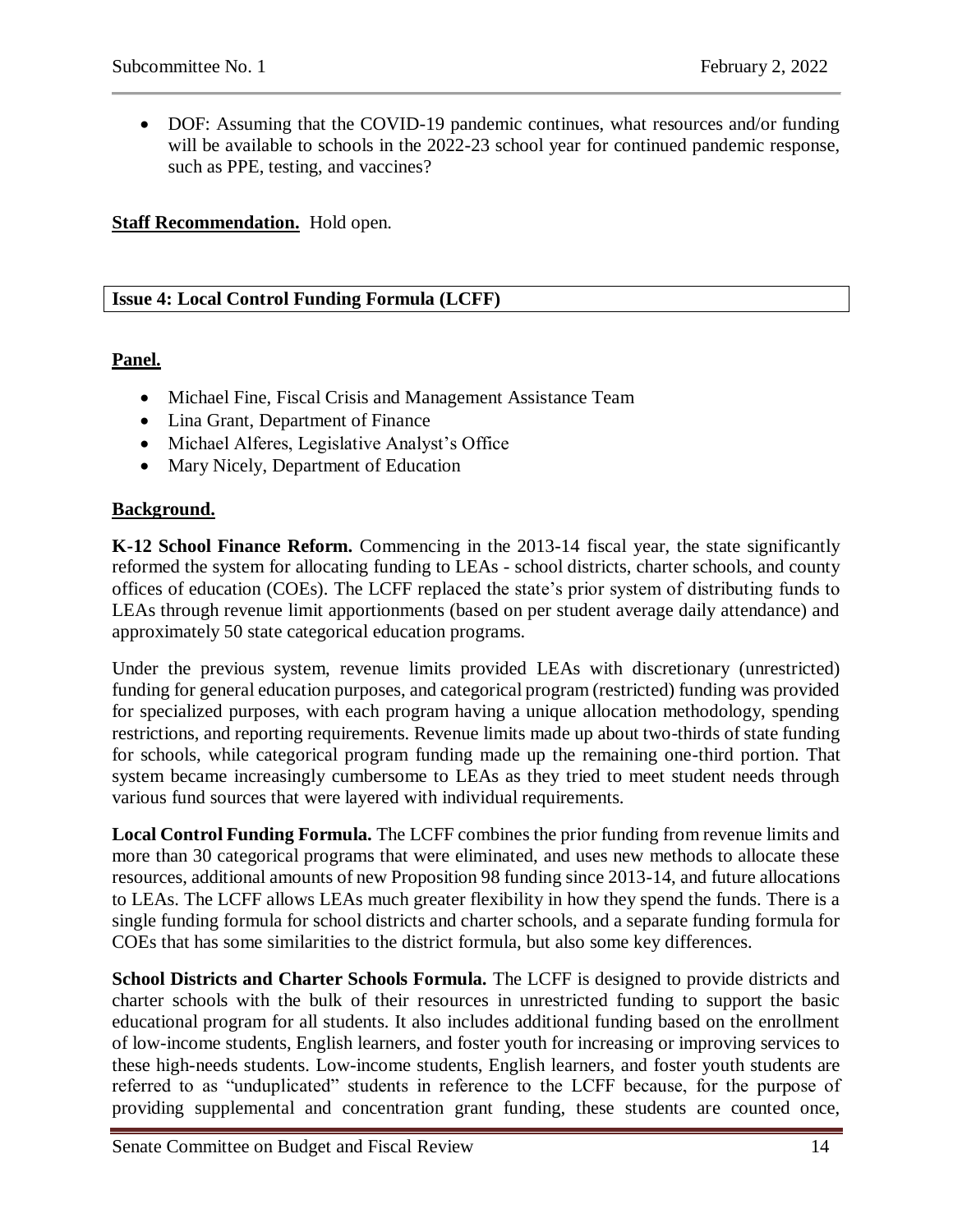regardless of if they fit into more than one of the three identified high-need categories. Major components of the formula are briefly described below.

- **Base Grants** are calculated on a per-student basis (measured by student ADA) according to grade span (K-3, 4-6, 7-8, and 9-12) with adjustments that increase the base rates for grades K3 (10.4 percent of base rate) and grades 9-12 (2.6 percent of base rate). The adjustment for grades K-3 is associated with a requirement to reduce class sizes in those grades to no more than 24 students by 2020-21, unless other agreements are collectively bargained at the local level. The adjustment for grades 9-12 recognizes the additional cost of providing career technical education in high schools. For school districts, funded ADA is equal to the greater of current or prior year ADA.
- **Supplemental Grants** provide an additional 20 percent in base grant funding for the percentage of enrollment that is made up of unduplicated students.
- **Concentration Grants** provide an additional 50 percent above base grant funding for the percentage of unduplicated students that exceed 55 percent of total enrollment.
- **Categorical Program** add-ons for Targeted Instructional Improvement Block Grant and Home-to-School Transportation provide districts the same amount of funding they received for these two programs in 2012-13. The transportation funds must be used for transportation purposes. Charter schools are not eligible for these add-ons.
- **LCFF Economic Recovery Target** add-on ensured that districts receive, by 2020-21, at least the amount of funding they would have received under the old finance system to restore funding to their 2007-08 level adjusted for inflation. Districts are not eligible for this add-on if their LCFF funding exceeds the 90th percentile of per-pupil funding rates estimated under the old system.
- **Hold Harmless Provision** ensures that no school district or charter school will receive less funding under the LCFF than its 2012-13 funding level under the old system.

**Budget Appropriations.** The LCFF established new "target" LCFF funding amounts for each LEA, and these amounts are adjusted annually for COLA and pupil counts. When the formula was initially introduced, funding all school districts and charter schools at their target levels was expected to take eight years and cost an additional \$18 billion, with completion by 2020-21. However, Proposition 98 growth exceeded expectations and LCFF was fully funded in the 2018- 19 fiscal year for school districts and charter schools. COEs reached their target funding levels in 2014-15, which adjusts each year for COLAs and ADA growth. The 2018-19 budget also provided an additional amount above the required COLA to provide a \$670 million increase to LCFF grants. With full-funding of the formula, LEAs and stakeholders can see how much funding is received through base, supplemental, and concentration grants on the CDE website and reported through each LEA's local control and accountability plan (LCAP). The 2021-22 Budget provided a 4.05 percent cost-of-living adjustment, which cost approximately \$225 million.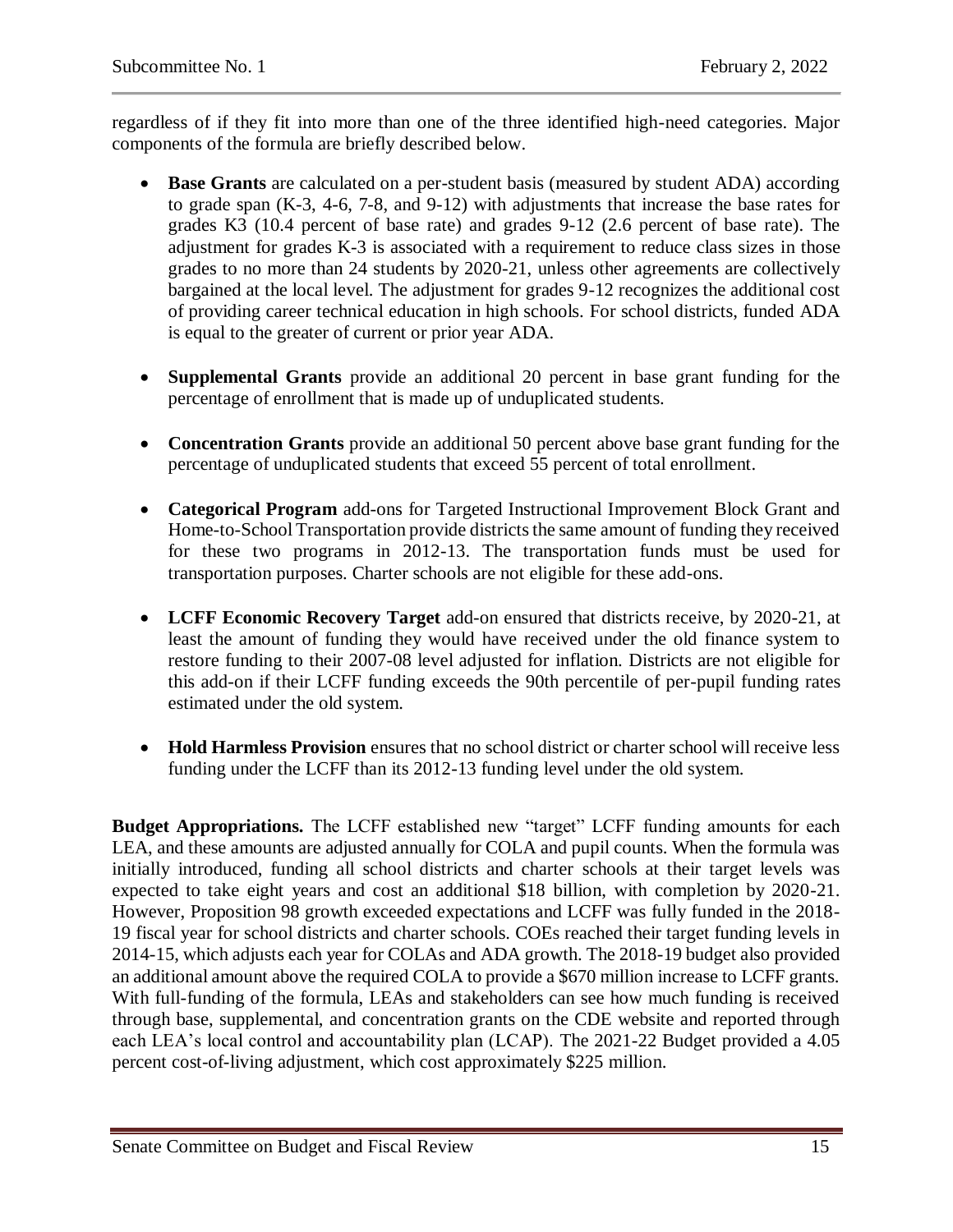**Restrictions on Supplemental Funding.** Statute requires LEAs to increase or improve services for unduplicated students in proportion to the supplemental funding LEAs receive for the enrollment of these students. The law also allows this funding to be used for school-wide and district-wide purposes. The State Board of Education (SBE) adopted regulations governing LEAs expenditures of this supplemental funding that require an LEA to increase or improve services for unduplicated students, compared to the services provided for all students, in proportion to the supplemental funding LEAs receive for the enrollment of these students. LEAs determine the proportion by which an LEA must increase or improve services by dividing the amount of the LCFF funding attributed to the supplemental and concentration grant by the remainder of the LEA's LCFF funding. Whereas, this percentage (known as the minimum proportionality percentage (MPP)), relied on an LEA's estimates during the transition period, under a fully funded system is based on the actual allocation to each LEA as determined by the CDE. The regulations allow an LEA to meet this requirement to increase or improve services in a qualitative or quantitative manner and detail these expenditures in their LCAP.

**County Offices of Education Formula.** The COE formula is very similar to the school district formula, in terms of providing base grants, plus supplemental and concentration grants for the students that COEs serve directly, typically in an alternative school setting. However, COEs also receive an operational grant that is calculated based on the number of districts within the COE and the number of students county-wide. This operational grant reflects the additional responsibilities COEs have for support and oversight of the districts and students in their county.

Similar to the LCFF formula for school districts and charter schools, COEs were also guaranteed that they would not get less funding than was received in 2012-13. In addition, COEs were held harmless for the amount of state aid (essentially the value of the categorical funding) received in 2012-13. Unlike school districts, for COEs this minimum state aid amount floats above their target, meaning that as local property tax revenue grows in a county over time and funds their LCFF allocation, the minimum state aid allotment for that COE becomes a new bonus in base funding on top of the their LCFF level.

## **Governor's Budget Proposal.**

The proposed budget includes a COLA of 5.33 percent, as well as an adjustment to the funding formula that would consider the current year, prior year, or the average of three prior years' ADA. The changes to the funding formula, with the 5.33 percent COLA, costs approximately \$3.3 billion, bringing total LCFF funding to \$70.5 billion. While the Governor's proposal does not include changes for charter schools, the Administration has indicated that it will engage with interested parties throughout the spring to explore options for providing declining enrollment protections for charter schools.

# **Fiscal Health of School Districts**

The Fiscal Crisis and Management Assistance Team (FCMAT) provides a statewide resource to help monitoring agencies in providing fiscal and management guidance and helps local education agencies (LEAs) - school districts, county offices of education (COEs), and charter schools, as well as community college districts - fulfill their financial and management responsibilities. Lead FCMAT staff will provide a general overview of the fiscal health of school districts and context for the proposed changes to the LCFF.